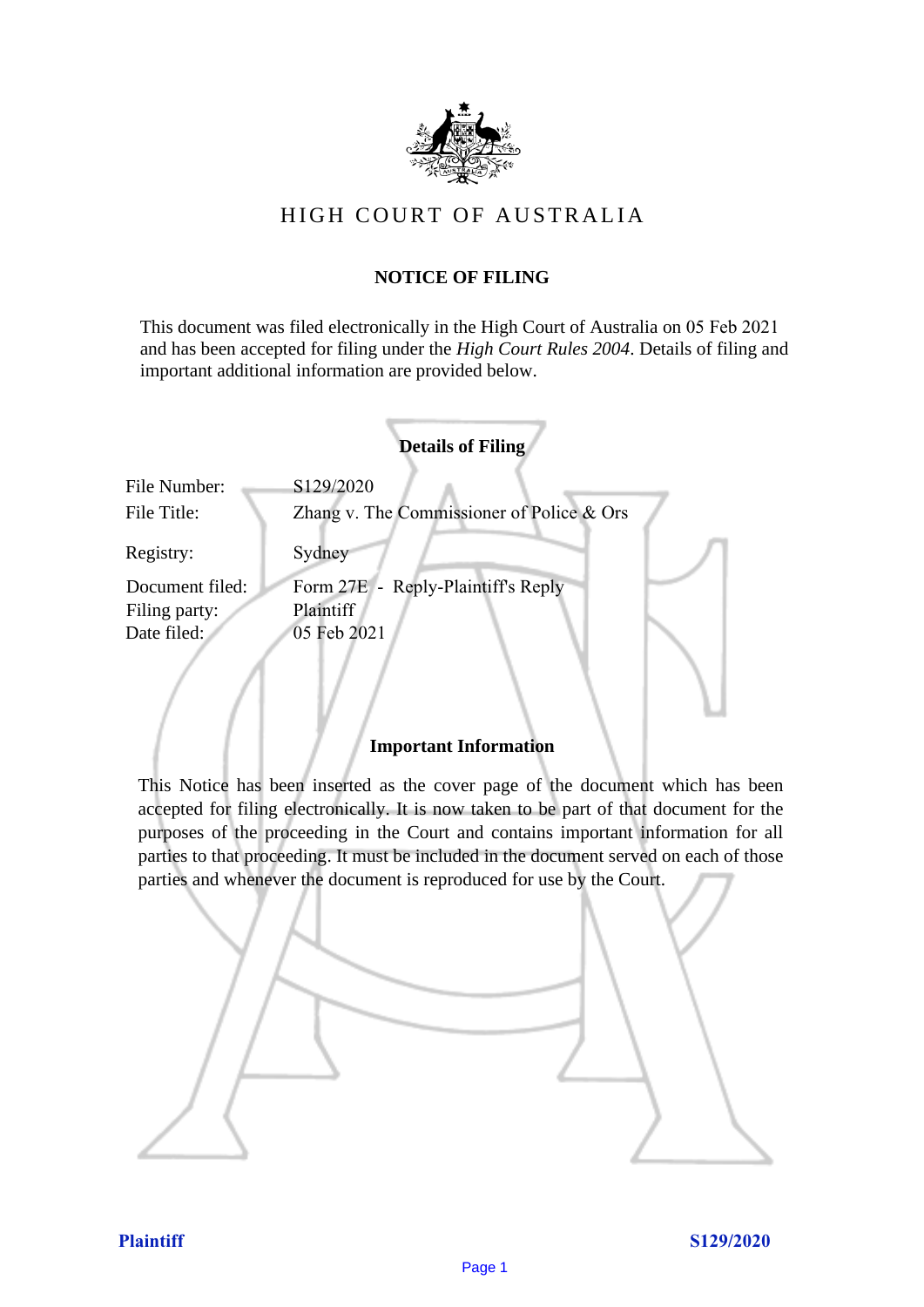### BETWEEN **JOHN SHI SHENG ZHANG** BETWEEN JOHN SHI SHENG ZHANG

Plaintiff Plaintiff

\$129/2020

and **THE COMMISSIONER OF POLICE & ORS** and THE COMMISSIONER OF POLICE & ORS

Defendants Defendants

### **PLAINTIFF'S REPLY SUBMISSIONS** PLAINTIFF'S REPLY SUBMISSIONS

1

#### **Part I: Certification** Part I: Certification

**1** These submissions are in a form suitable for publication on the internet. <sup>1</sup> These submissions are in a form suitable for publication on the internet.

## **Part II: Reply** Part II: Reply

#### **Question 1(a): Misstatement of the substance of sec 92.3(2) of the** *Criminal Code* Question 1(a): Misstatement of the substance of sec 92.3(2) of the Criminal Code

2 In the circumstances of sec 92.3(2), it was necessary for the Warrants to correctly state the elements of the offence: cf Submissions of the First Defendant and Attorney General of the elements of the offence: cf Submissions of the First Defendant and Attorney General of the Commonwealth (**Commonwealth**) (**DS**) [8]). As recognised in *Smethurst v*  the Commonwealth (Commonwealth) (DS) [8]). As recognised in Smethurst v Commissioner of Police (2020) 94 ALJR 502; [2020] HCA 14 at 519 [39] (Kiefel CJ, Bell 10 and Keane JJ) and at 552 [209] – [210] (Edelman J), while some offences may be shortly stated, others will require more by way of description and how they are said to arise. By stated, others will require more by way of description and how they are said to arise. By reason of its multiple limbs and potential applicability to a variety of circumstances,<sup>1</sup> a statement of the alleged offence under sec 92.3(2) required more detail. statement of the alleged offence under sec 92.3(2) required more detail.

**3** The passages of *New South Wales v Corbett* (2007) 230 CLR 606 cited as references 3 The passages of New South Wales v Corbett (2007) 230 CLR 606 cited as references at DS [8] do not demonstrate that it is unnecessary in all cases that the statement of the at DS [8] do not demonstrate that it is unnecessary in all cases that the statement of the offence be framed by reference to the elements of the offence, and in part direct attention to offence be framed by reference to the elements of the offence, and in part direct attention to the importance of stating the *nature* of the offence (at 631-2, [103]), reflecting an oft-stated the importance of stating the nature of the offence (at 631-2, [103]), reflecting an oft-stated concern by the courts.<sup>2</sup> In the circumstances of sec 92.3(2), the requirement to state the offence's nature required clarity as to the potential object of the influence, $3$  in order to 20 indicate the area of the search. The Warrants did not state that Mr Moselmane (or indeed, any indicate the area of the search. The Warrants did not state that Mr Moselmane (or indeed, any individual) was the alleged object of influence. The misstatement of the offence in this regard individual) was the alleged object of influence. The misstatement of the offence in this regard failed to limit the search to material concerning potential influence upon Mr Moselmane failed to limit the search to material concerning potential influence upon Mr Moselmane rather than more broadly: cf DS [11]. **PV THE INCREASE AND MODE TOWALLY PROTABLE ART WELFALLY WE SET SURFACE SURFACES SURFACES SURFACES AND MOUNTIME SURFACE SURFACES PRESENT FOR DESCRIPTION PERCHAMBED PROTABLE THE CONDITIONS PRESENT TO THE CONDITIONS PRESENT** 

### **Question 1(b), ground 1: failure to identify the target with precision**  Question 1(b), ground 1: failure to identify the target with precision

 $\frac{1}{1}$  Smethurst at 552 [210] (Edelman J)

<sup>&</sup>lt;sup>1</sup> *Smethurst* at 552 [210] (Edelman J).<br><sup>2</sup> *Smethurst* at 517 [27], [30], [42] – [43] (Kiefel CJ, Bell and Keane JJ), Gageler J agreeing generally at [115], Nettle J agreeing generally at [142]; *Beneficial Finance v AFP* (1991) 31 FCR 523 at 543; *Caratti v*  <sup>2</sup> Smethurst at 517 [27], [30], [42] – [43] (Kiefel CJ, Bell and Keane JJ), Gageler J agreeing generally at [115] Nettle J agreeing generally at [142]; Beneficial Finance v AFP (1991) 31 FCR 523 at 543; Caratti v

*Commissioner of the AFP* (2017) 257 FCR 166 at 210 [105].<br><sup>3</sup> *Smethurst* at 552 [211] (Edelman J).

 $3$  Smethurst at 552 [211] (Edelman J).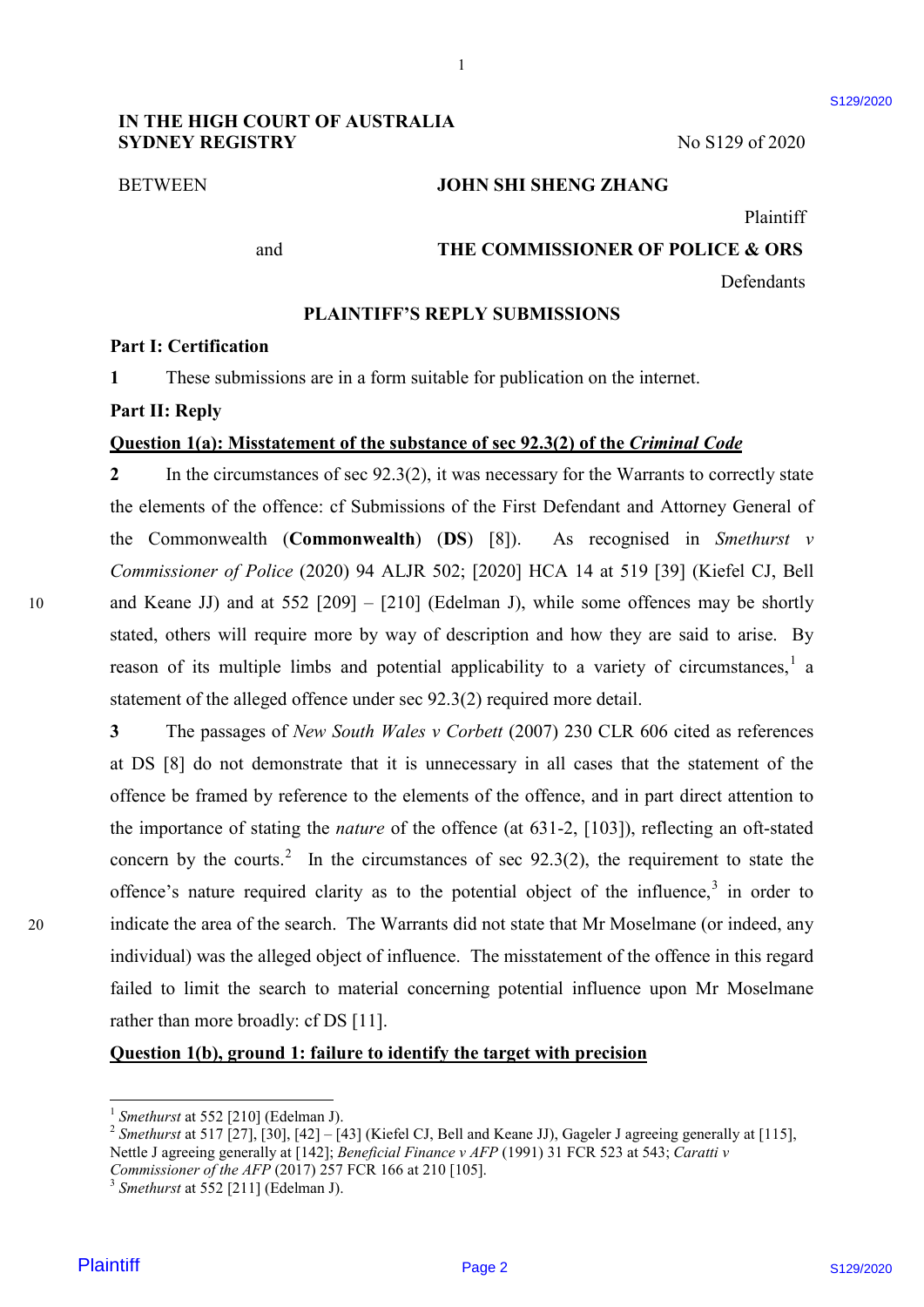**4** The submission at DS [12] assumes that the recipient of and those executing the 4 The submission at DS [12] assumes that the recipient of and those executing the Warrants were able to deduce from reading paras (i) and (iii) that Mr Moselmane was Warrants were able to deduce from reading paras (i) and (iii) that Mr Moselmane was necessarily the target in (ii), without so stating. That is insufficient: PS [17]. The opening words of para (ii), "in doing so", did not indicate that the communications in that paragraph were limited to those with Mr Moselmane because it was unclear from para (i) whether or not were limited to those with Mr Moselmane because it was unclear from para (i) whether or not Mr Moselmane's involvement was as a target or a suspected participant: cf DS [13]. Mr Moselmane's involvement was as a target or <sup>a</sup> suspected participant: cf DS [13].

2

#### Question 1(b), ground 2: failure to identify the foreign principal with precision

5 As a critical element in each of the Provisions which informed the nature of the offence, precision in the identification of a foreign principal in the Warrants was essential to offence, precision in the identification of a foreign principal in the Warrants was essential to 10 their validity by reason of the foregoing. Sec 92.3(3) does not detract from this, because even their validity by reason of the foregoing. Sec 92.3(3) does not detract from this, because even if the suspected offender(s) did not have in mind a particular foreign principal, the if the suspected offender(s) did not have in mind <sup>a</sup> particular foreign principal, the identification of the foreign principal in the Warrants would limit the search: cf DS [14]. identification of the foreign principal in the Warrants would limit the search: cf DS [14].

#### **Questions 1(c), (d), (3) and (4): constitutional argument** Questions 1(c), (d), (3) and (4): constitutional argument

**6 Meaning of covert:** Contrary to DS [21], the ordinary meaning of "covert" does not require that a person take action to any greater degree than is required in order to safeguard privacy. Further, the context of the term in sec 92.3(1)(d)(i) in being grouped with the words privacy. Further, the context of the term in sec 92.3(1)(d)(i) in being grouped with the words "involves deception" does not mean that the term will have the same degree of seriousness as "involves deception" does not mean that the term will have the same degree of seriousness as that term: cf DS  $[22]$ . The conduct in sec  $92.3(1)(d)(ii)$  and  $(iii)$  is "subject to the same objective standard of assessment for the purposes of the offences<sup>"4</sup> yet is significantly more 20 serious than conduct involving deception. There should not be understood to be any serious than conduct involving deception. There should not be understood to be any relationship of degree or commonality of the terms in subsection (d). relationship of degree or commonality of the terms in subsection (d).

**7** *The fault element attaching to covert:* The fault element applicable to sec 92.3(1)(d) 7 The fault element attaching to covert: The fault element applicable to sec 92.3(1)(d) is recklessness, not intent, consistently with the Revised Explanatory Memorandum to the is recklessness, not intent, consistently with the Revised Explanatory Memorandum to the Bill: cf DS [24]. The matters in sec 92.3(1)(d) are properly characterised as circumstances Bill: cf DS [24]. The matters in sec 92.3(1)(d) are properly characterised as circumstances rather than "states of affair[s]" or "act[s]",<sup>5</sup> and therefore recklessness is the applicable fault element under sec  $5.6(2)$ . There is no inconsistency in this position, as conduct may be intentionally engaged in by a person while that person is reckless as to some of its features. intentionally engaged in by <sup>a</sup> person while that person is reckless as to some of its features. The matters contained in sec 92.3(1)(b) are expressly identified as "circumstances" and The matters contained in sec 92.3(1)(b) are expressly identified as "circumstances" and therefore carry the fault element of recklessness, yet relate to the same conduct as that in (a). therefore carry the fault element of recklessness, yet relate to the same conduct as that in (a). **4** The subvision at DS [12] assumes that the necipient of and those executing the subverse side to detect from resident parts (0) and (ii) that if Mosebare was a measure we able to detect from resident parts (0) and (ii)

30 **8** *The construction of "on behalf of":* The Commonwealth's reliance on *R v Toohey; ex*  <sup>8</sup> The construction of "on behalfof": The Commonwealth's reliance on <sup>R</sup> <sup>v</sup> Toohey; exparte Attorney-General (NT) (1980) 145 CLR 374 at DS [25] emphasises the breadth of the term "on behalf of" in different contexts. This Court held in that case that the phrase "bears"

30

<sup>&</sup>lt;sup>4</sup> *Monis v The Queen* (2013) 249 CLR 92 at 202-3 [310] (Crennan, Kiefel and Bell JJ).<br><sup>5</sup> *Criminal Code, s*ec 4(1), definition of "conduct". <sup>4</sup> Monis v The Queen (2013) 249 CLR 92 at 202-3 [310] (Crennan, Kiefel and Bell JJ)

 $<sup>5</sup> Criminal Code, sec 4(1), definition of "conduct"$ </sup>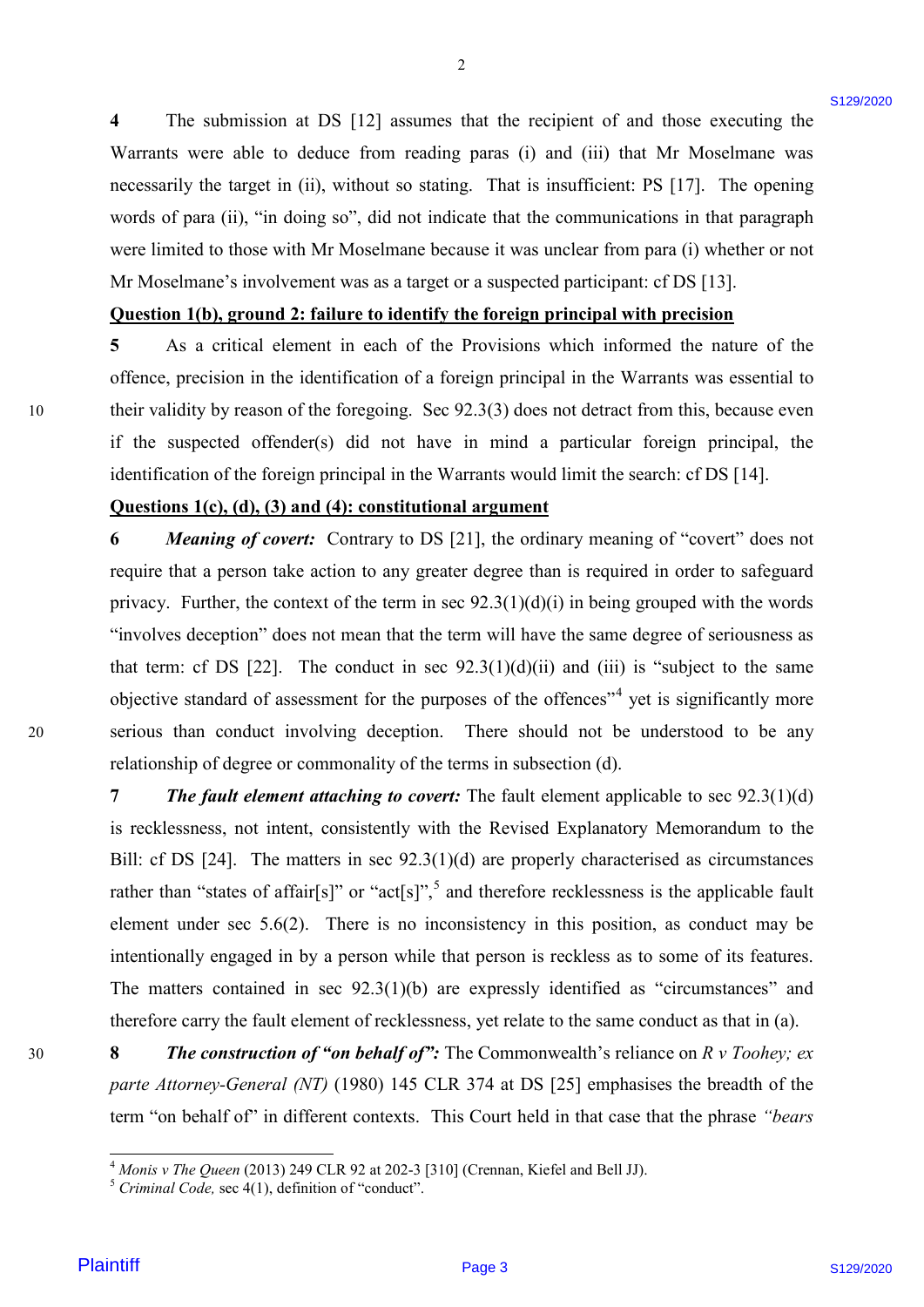no single and constant significance" and that it may be used in conjunction with a wide range of relationships.<sup>6</sup> The context of the term is suggestive of a broad meaning. The example cited at DS [25] satisfies the element of the conduct being "directed" by a foreign principal in cited at DS [25] satisfies the element of the conduct being "directed" by <sup>a</sup> foreign principal in sec  $92.3(1)(b)(ii)$  or  $92.3(2)(b)(ii)$ . A narrow construction of the term "on behalf of" leaves it with no work to do and is therefore to be avoided.<sup>7</sup> Its context as part of a criminal statute does not alter that meaning, as apparent ambiguity is resolved through textual examination.<sup>8</sup>

3

**9 Burden:** The submissions by the Commonwealth and the Attorney-General for New South Wales (**NSW**) that any burden on the implied freedom is limited should be rejected. South Wales (NSW) that any burden on the implied freedom is limited should be rejected. The Provisions proscribe communication by individuals or organisations on their own behalf The Provisions proscribe communication by individuals or organisations on their own behalf 10 if those communications are made in collaboration with a foreign principal: cf DS [27], NSW [26]. The operation of sec 92.3 is not easily avoided: cf DS [27], NSW [19]. In respect of sec [26]. The operation of sec 92.3 is not easily avoided: cf DS [27], NSW [19]. In respect of sec 92.3(1), avoiding covertness as to any part of the conduct is not easy. While disclosure by a 92.3(1), avoiding covertness as to any part of the conduct is not easy. While disclosure by a person of the relationship to the foreign principal avoids sec 92.3(2), the person need not believe in the existence of that relationship<sup>9</sup> (but need only be reckless as to that fact)<sup>10</sup> and need not have any foreign principal in mind in order to contravene the provision. need not have any foreign principal in mind in order to contravene the provision. an single and consists significance" and that it may be used in anniportion with a side target<br>of reductionships." Due consists a profile of the best had to the best of the distribution of the computer of the consistent o

10 While it is accepted that some communications caught by sec 92.3(1) and (2) will not be protected by the implied freedom by reason of their manner or nature, many other political be protected by the implied freedom by reason of their manner or nature, many other political communications proscribed by the Provisions will be protected. Unsuccessful attempts at communications proscribed by the Provisions will be protected. Unsuccessful attempts at foreign interference by a foreign principal cannot be inherently harmful: cf DS [31], and in foreign interference by a foreign principal cannot be inherently harmful: cf DS [31], and in 20 any event the operation of the Provisions extends well beyond attempts by a foreign principal any event the operation of the Provisions extends well beyond attempts by <sup>a</sup> foreign principal to exert foreign interference: PS [51] – [52]. to exert foreign interference: PS [51] — [52].

> **11** *Legitimacy of purpose:* The purpose advanced by the Commonwealth and NSW <sup>11</sup> Legitimacy of purpose: The purpose advanced by the Commonwealth and NSW directs attention to the meaning of the term "foreign interference". In the *Criminal Code,* the directs attention to the meaning of the term "foreign interference". In the Criminal Code, the term refers to an offence against a provision of Subdivision B of Division 92: sec 92.4. Its term refers to an offence against a provision of Subdivision B of Division 92: sec 92.4. Its meaning differs in part from that used by  $ASIO$ ,<sup>11</sup> and thus caution is required before ascribing relevance from statements from ASIO and other sources regarding foreign ascribing relevance from statements from ASIO and other sources regarding foreign interference generally to the purpose of the Provisions: cf DS [34] and NSW [21]. interference generally to the purpose of the Provisions: cf DS [34] and NSW [21].

> 12 Insofar as it is contended that the purpose is to reduce the risk of foreign interference as proscribed within the Provisions, it is not legitimate. The submissions in support of that as proscribed within the Provisions, it is not legitimate. The submissions in support of that

20

 $6$  R v Toohey; ex parte A-G (NT) (1980) 145 CLR 374 at 386 (Stephen, Mason, Murphy and Aickin JJ).

<sup>-&</sup>lt;br><sup>6</sup> R v Toohey; ex parte A-G (NT) (1980) 145 CLR 374 at 386 (Stephen, Mason, Murphy and Aickin JJ).<br><sup>7</sup> Plaintiff S157/2002 v Commonwealth of Australia (2003) 211 CLR 476 at 509-10 [90] (Gaudron, McHugh, Gummow, Kirby and Hayne JJ).<br><sup>8</sup> Aubrey v R (2017) 260 CLR 305 at 325-6 [39] (Kiefel CJ, Keane, Nettle and Edelman JJ); *R v Lavender* (2005) Gummow, Kirby and Hayne JJ).

<sup>222</sup> CLR 67 at 96-97 [93] (Kirby J) and the cases there cited.<br><sup>9</sup> *Criminal Code*, sec 5.2(2).<br><sup>10</sup> *Criminal Code*, sec 5.6(2).

 $<sup>9</sup> Criminal Code, sec 5.2(2).$ </sup>

 $^{10}$  Criminal Code, sec 5.6(2).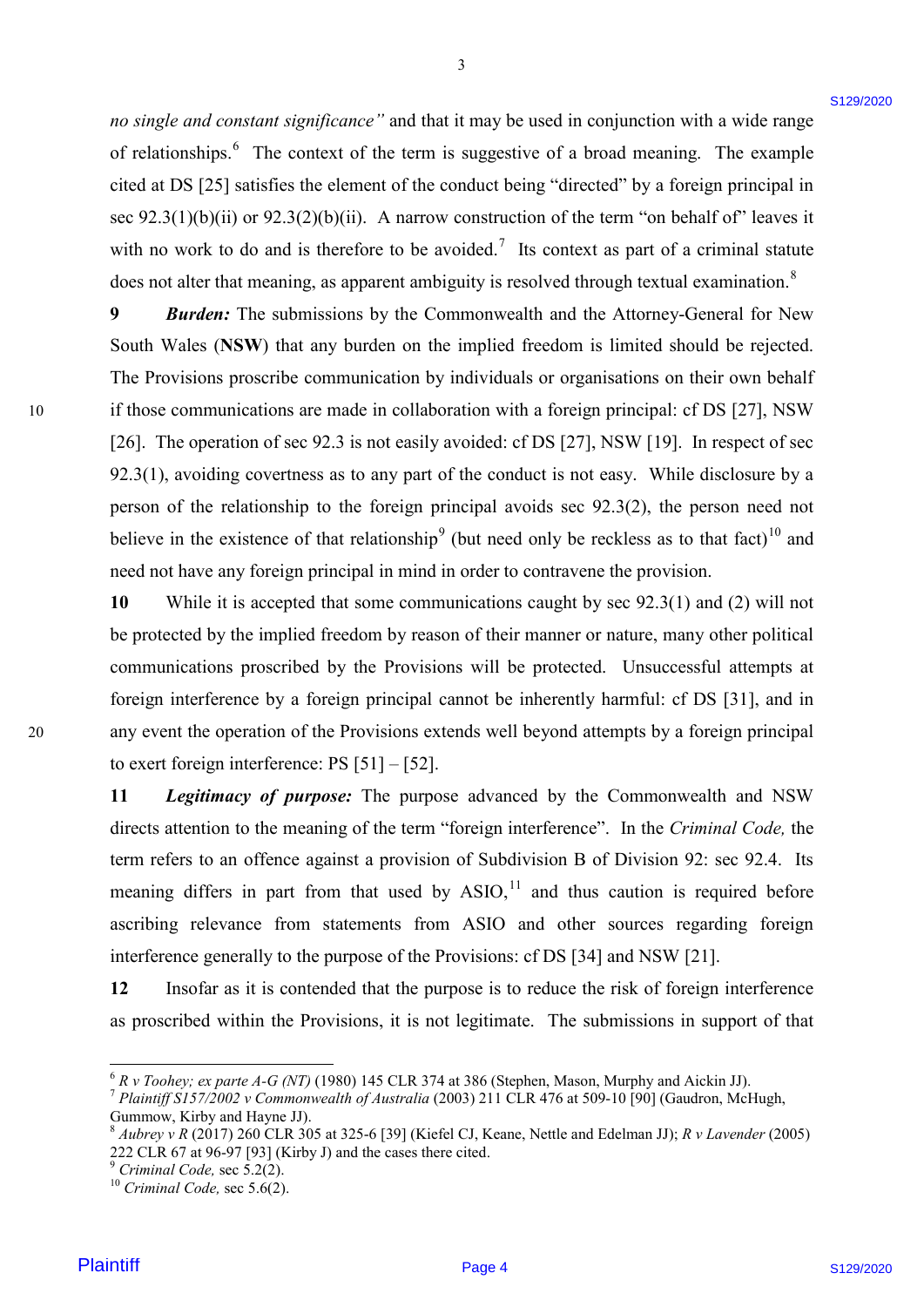purpose proceed from the premise that foreign interference (as distinct from foreign purpose proceed from the premise that foreign interference (as distinct from foreign influence) is inherently harmful: NSW [22], DS [37]. It is accepted that many forms of influence) is inherently harmful: NSW [22], DS [37]. It is accepted that many forms of foreign interference will have harmful effects<sup>12</sup> (particularly where the conduct involves threats and demands with menaces) but these effects may not necessarily arise from foreign threats and demands with menaces) but these effects may not necessarily arise from foreign influence involving conduct which is covert in part, or which is undisclosed. influence involving conduct which is covert in part, or which is undisclosed.

4

**13** While the significance of transparency to Australia's system of representative and 13 While the significance of transparency to Australia's system of representative and responsible government may be accepted at a level of generality, that significance is lessened responsible government may be accepted at <sup>a</sup> level of generality, that significance is lessened when attached to matters of potential influence upon a range of processes or the exercise of a when attached to matters of potential influence upon <sup>a</sup> range of processes or the exercise of <sup>a</sup> range of rights or duties, or upon a person with respect to the same: cf submissions of the 10 Attorney-General for South Australia (**SA**) [5], [15]. The Provisions are distinguishable from Attorney-General for South Australia (SA) [5], [15]. The Provisions are distinguishable from those under consideration in the cases cited by SA at  $[19] - [27]$  as the legislation the subject of each of those decisions was directed to prohibitions upon political donations or funding, of each of those decisions was directed to prohibitions upon political donations or funding, advertising or propaganda rather than the more nebulous concept of "influence" upon the advertising or propaganda rather than the more nebulous concept of "influence" upon the matters set out in the Provisions. matters set out in the Provisions.

14 Proportionality: Accepting that the Court may be assisted by a consideration in the proportionality analysis of alternative means of achieving the same end sought by proportionality analysis of alternative means of achieving the same end sought by Parliament,<sup>13</sup> the alternatives proposed by the plaintiff at PS [53] are expounded as follows. To the extent that the Court determines that the purpose advanced by the Commonwealth and To the extent that the Court determines that the purpose advanced by the Commonwealth and NSW is the purpose of the Provisions and is legitimate, these alternatives achieve that NSW is the purpose of the Provisions and is legitimate, these alternatives achieve that 20 purpose, and significantly lessen the burden. purpose, and significantly lessen the burden.

**15** The first proposed alternative is the removal of the Provisions in their entirety. 15 The first proposed alternative is the removal of the Provisions in their entirety. Offences of intentional foreign interference appear in sec 92.2, and reflect the legislature's Offences of intentional foreign interference appear in sec 92.2, and reflect the legislature's apparent concern to criminalise the behaviour of those who seek to interfere in Australian apparent concern to criminalise the behaviour of those who seek to interfere in Australian democracy.<sup>14</sup> Persons who have no intention of enabling or assisting foreign interference are unlikely to be deterred by a prohibition upon reckless conduct: cf DS [42]. Additionally, sec unlikely to be deterred by <sup>a</sup> prohibition upon reckless conduct: cf DS [42]. Additionally, sec 92.3(2) is unnecessary to the achievement of the legislative object, as to the extent that the 92.3(2) is unnecessary to the achievement of the legislative object, as to the extent that the influence is sought to be exerted through illegitimate means, sec 92.3(1) will proscribe the influence is sought to be exerted through illegitimate means, sec 92.3(1) will proscribe the conduct. To the extent that the legislative purpose is directed towards ensuring transparency, conduct. To the extent that the legislative purpose is directed towards ensuring transparency, it is secured through the *Foreign Influence Transparency Scheme Act 2018* (Cth). it is secured through the Foreign Influence Transparency Scheme Act 2018 (Cth). purpose proceed from the previous that foreign interferome (as distinct from foreign the<br>structure of the best strength harmonic ENN (22). DB (22) (21) it is needped that many forms<br>in the strength and demonstration of th

30 **16** A proposed alternative formulation of sec 92.3(1) includes the following changes: (i) the deletion of subsec  $(1)(b)(i)$ ,  $(ii)$  the insertion of the words "or otherwise controlled" after

20

<sup>&#</sup>x27;' PS [39]; SCB 54 [38].

 $^{12}$  SCB 53 [37], 57 [47].

<sup>&</sup>lt;sup>11</sup> PS [39]; SCB 54 [38].<br><sup>12</sup> SCB 53 [37], 57 [47].<br><sup>13</sup> *McCloy v New South Wales* (2015) 257 CLR 178 at 285 [328] (Gordon J).<br><sup>14</sup> Revised Explanatory Memorandum at 3 [9], 22-23 [98].  $^{13}$  McCloy v New South Wales (2015) 257 CLR 178 at 285 [328] (Gordon J).

<sup>&</sup>lt;sup>14</sup> Revised Explanatory Memorandum at 3 [9], 22-23 [98].